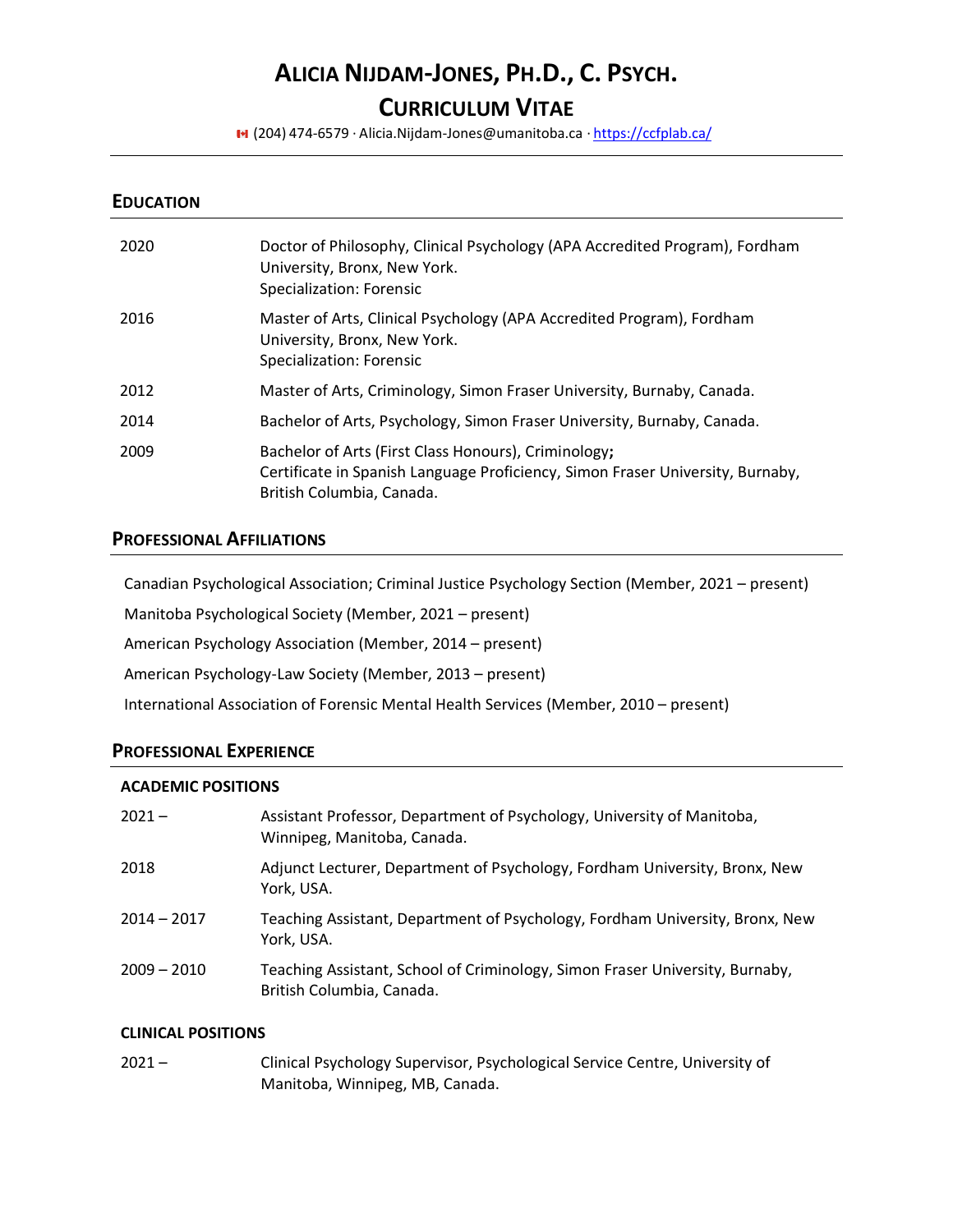| $2020 - 2021$ | Post-Doctoral Fellowship, Clinical Psychology Training Program, Department of |
|---------------|-------------------------------------------------------------------------------|
|               | Psychiatry and Behavioral Sciences, University of California, San Francisco,  |
|               | California. USA.                                                              |

2019 – 2020 Pre-Doctoral Internship, Clinical Psychology Training Program (APA Accredited Program), Department of Psychiatry, University of California, San Francisco, California, USA.

#### **RESEARCH POSITIONS**

2020 – 2021 Post-Doctoral Fellowship, Clinical Psychology Training Program, Department of Psychiatry and Behavioral Sciences, University of California, San Francisco, California, USA. 2019 – 2020 Pre-Doctoral Internship, Clinical Psychology Training Program (APA Accredited Program), Department of Psychiatry, University of California, San Francisco, California, USA. 9/2018 – 7/2019 Visiting Researcher, Instituto Nacional de Ciencias Penales (INACIPE), Mexico City, Mexico. 4/2014 – 8/2014 Research Assistant, *BC Corrections Mental Health Service Framework*, Canadian Mental Health Association, BC Division, Vancouver, Canada. 1/2013 – 8/2014 Project Coordinator, *At Home/Chez Soi Project: Homelessness and Justice Services Contact,* University of British Columbia, Vancouver, Canada. 1/2013 – 8/2014 Research Associate, FREDA Centre for Research on Violence Against Women and Children, Simon Fraser University, Vancouver, Canada. 9/2010 –12/2012 Research Assistant, Forensic Psychiatric Services Commission, BC Mental Health

and Addiction Services, Provincial Health Services Authority, Port Coquitlam,

#### **HONORS, SCHOLARSHIPS, AND AWARDS**

Canada.

| 2020          | Dissertation Award (3 <sup>rd</sup> Place). American Psychology-Law Society, Division 41 of<br>the American Psychological Association. (\$500) |
|---------------|------------------------------------------------------------------------------------------------------------------------------------------------|
| $2018 - 2020$ | Student Support Grants. Graduate School of Arts and Social Sciences, Fordham<br>University. (\$3,225)                                          |
| $2014 - 2018$ | Presidential Tuition Scholarship. Fordham University. (\$64,400 to \$67,044 tuition<br>and teaching stipend annually)                          |
| $2015 - 2017$ | Professional Development Grants. Graduate Students Association, Fordham<br>University. (\$400)                                                 |
| $2015 - 2017$ | Research Support Grants. Graduate School of Arts and Sciences, Fordham<br>University. (\$2,716)                                                |
| 2014          | Zeldowicz Clinical Science Poster Award. 29th Annual Department of Psychiatry<br>Research Day, University of British Columbia. (\$500)         |
| 2013          | SFU Alumni Scholarship. Simon Fraser University. (\$500)                                                                                       |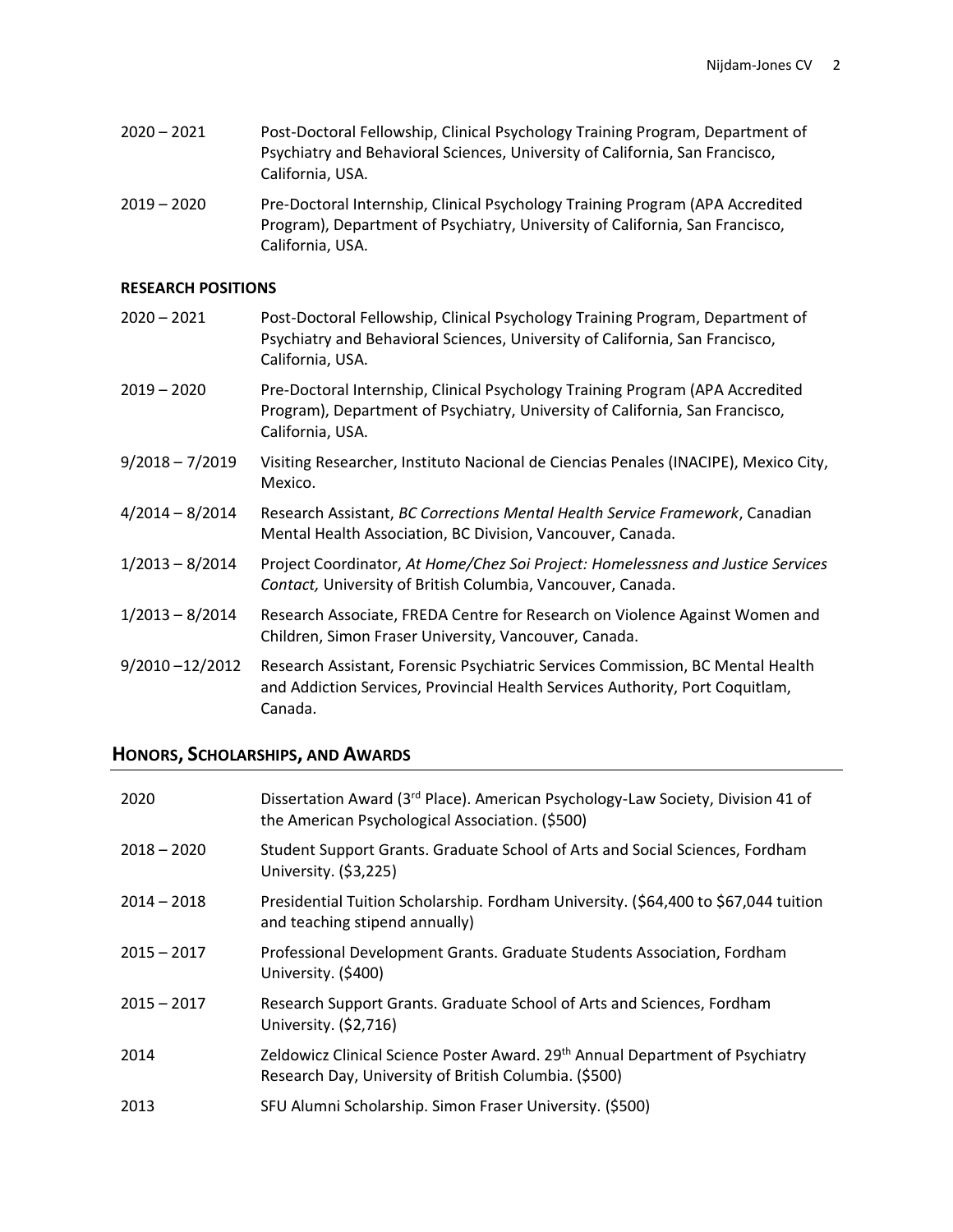| 2013          | President's and Dean's Honour Roll (Summer & Fall). Simon Fraser University.                                 |
|---------------|--------------------------------------------------------------------------------------------------------------|
| 2013          | Most Creative Poster Award. 9th Annual Pacific Forensic Psychiatry Conference.<br>Vancouver, Canada. (\$100) |
| 2012          | Graduate Student Society Professional Development Grant. Simon Fraser<br>University. (\$500)                 |
| 2011          | Graduate Fellowship Award. Simon Fraser University. (\$6,250)                                                |
| 2011          | Dr. E. A. Fattah Graduate Scholarship in Criminology. Simon Fraser University.<br>(52, 290)                  |
| 2010          | Graduate Research Travel Award. Simon Fraser University.                                                     |
| $2006 - 2008$ | Open Undergraduate Scholarship. Simon Fraser University. (\$4,380)                                           |

# **GRANTS AND RESEARCH AWARDS**

| 2019 | Research Fellowship. Graduate School of Arts and Sciences, Fordham University.<br>Status: Awarded \$40,759                                                                                                                                                                                                |
|------|-----------------------------------------------------------------------------------------------------------------------------------------------------------------------------------------------------------------------------------------------------------------------------------------------------------|
| 2018 | Dissertation Grant. American Academy of Forensic Psychology.<br>Project Title: Cross-Cultural Violence Risk Assessment: Adapting Risk Assessment<br>for Institutional Violence Among Criminal Offenders in Mexico<br>Role: Principal Investigator<br>Status: Awarded \$1,500                              |
| 2018 | F31 Graduate Research Fellowship in Social and Behavioral Sciences. National<br>Institute of Justice.<br>Project Title: Cross-Cultural Violence Risk Assessment: Adapting Violence Risk<br>Assessment for Latin American Criminal Offenders<br>Role: Principal Investigator<br><b>Status: Not awarded</b> |
| 2017 | Student Grant-in-Aid. American Psychology-Law Society, Division 41 of the<br>American Psychological Association.<br>Project Title: Violence Risk Assessment of Spanish-Speaking Latino Adults: An<br><b>Exploratory Study</b><br>Role: Principal Investigator<br>Status: Awarded \$828                    |
| 2013 | Student Grant-in-Aid. American Psychology-Law Society, Division 41 of the<br>American Psychological Association.<br>Project Title: Police Contacts among a Homeless Mentally III Sample: A Comparison<br>with the General Population<br>Role: Principal Investigator<br>Status: Awarded \$750             |
| 2012 | Public Outreach Grant: Workshops and Conferences. Social Sciences and<br>Humanities Research Council of Canada.<br>Conference Title: Sexual Violence, Domestic Violence: Exploring the Continuum of<br>Violence Against Women and Girls (608-2011-0015).                                                  |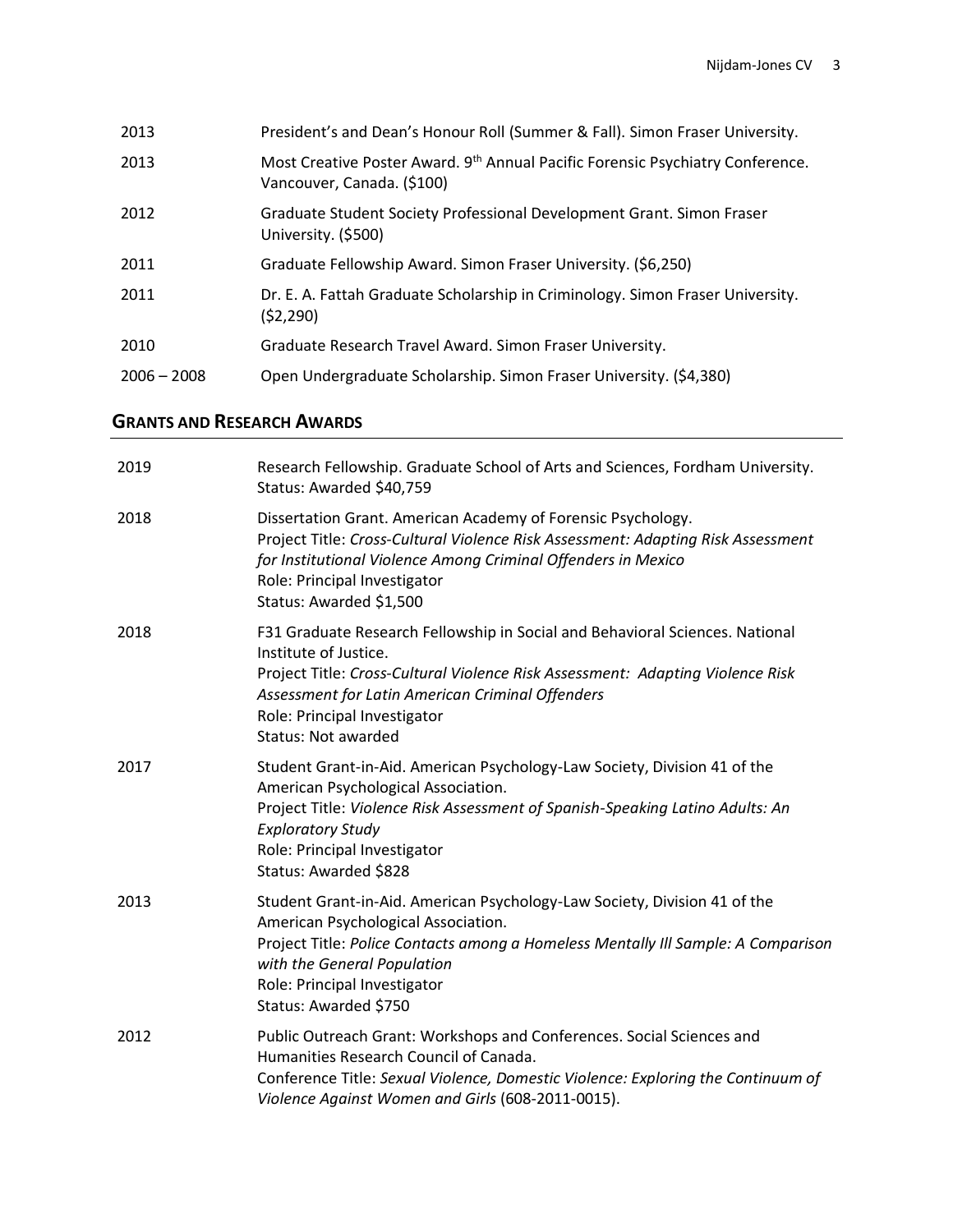|           | Lead Organizer: Margaret A. Jackson, Ph.D.<br>Role: Collaborator and Organizing Committee Member<br>Status: Awarded \$80,375                                                                                                                                                                                                                                                                               |
|-----------|------------------------------------------------------------------------------------------------------------------------------------------------------------------------------------------------------------------------------------------------------------------------------------------------------------------------------------------------------------------------------------------------------------|
| 2011      | The Interdisciplinary Research Center on Family Violence and Violence against<br>Women (CRI-VIFF) Bursary. Social Sciences and Humanities Research Council of<br>Canada.<br>Project Title: The FREDA Centre for Research on Violence Against Women and<br>Children: Intersecting research projects.<br>Principal Investigator: Margaret A. Jackson, Ph.D.<br>Role: Collaborator<br>Status: Awarded \$2,000 |
| 2010-2011 | Joseph-Armand Bombardier Canada Graduate Scholarship. Social Sciences and<br>Humanities Research Council of Canada (Award #766-201-1081).<br>Project Title: Patient Narratives: Using Social Bonding Theory to Understand<br>'Recovery' in a Forensic Mental Health Hospital.<br>Role: Principal Investigator<br>Status: Awarded \$17,500                                                                  |

# **COURSES/TRAININGS TAUGHT**

| Undergraduate: | Multicultural Psychology (Fordham University)<br>Research Methods Lab (Fordham University)<br>Introduction to Criminology Lab (Simon Fraser University)<br>Introduction to the Criminal Justice System Lab (Simon Fraser University)<br>Introduction to Criminal Law Lab (Simon Fraser University) |
|----------------|----------------------------------------------------------------------------------------------------------------------------------------------------------------------------------------------------------------------------------------------------------------------------------------------------|
| Graduate:      | Clinical Research Design (University of Manitoba)<br>Personality and Psychological Assessment (University of Manitoba)<br>Personality Assessment Lab (Fordham University)                                                                                                                          |
| Guest Lecture: | Forensic Assessment: Cross-Cultural Forensic Assessment (Fordham University;<br>Summer 2017)<br>Forensic Psychology: Sex Offenders (Fordham University; Fall 2017)<br>Research Methods: Qualitative Research (Fordham University; Fall 2014, Spring &<br>Fall 2015)                                |
| Training:      | Psicopatologia Forense y Evaluacion de Riesgo de Violencia [Forensic<br>Psychopathology and Violence Risk Assessment] (International Certification in<br>Forensic Psychopathology and the Justice System, CIFAL Argentina, United Nations<br>Institute for Training and Research, Winter 2022)     |

# **PHD/MASTER'S COMMITTEE MEMBERSHIP**

| In progress | Sandra Hunter, Investigation of Traditional Indigenous Parenting Practices, Doctoral<br>Thesis, University of Manitoba            |
|-------------|-----------------------------------------------------------------------------------------------------------------------------------|
| In progress | Erin White, Cultural Connection: A Medicine for Indigenous Peoples' Historical<br>Trauma, Master's Thesis, University of Manitoba |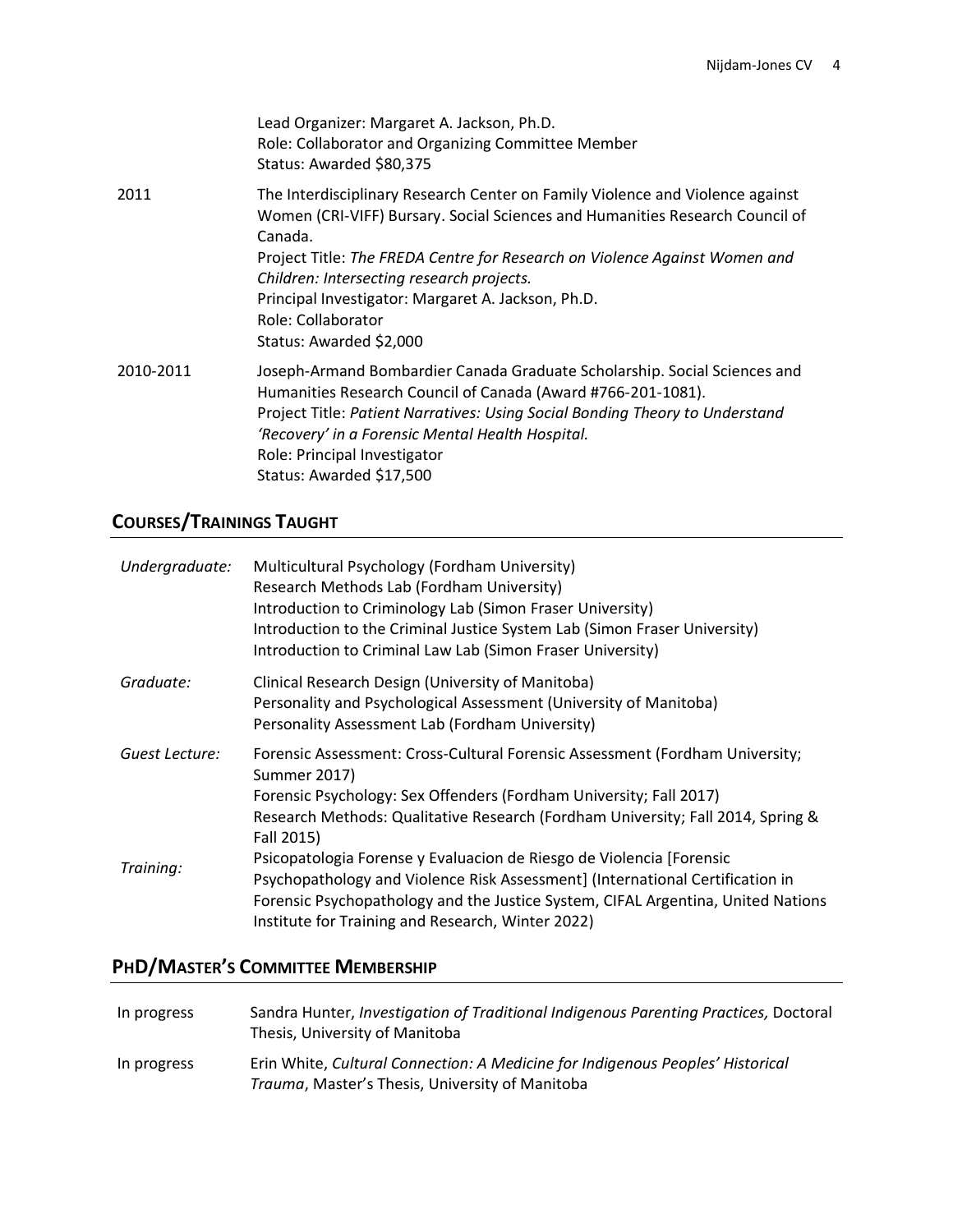| In progress | Meghan Mollons, Understanding the factors that influence parental engagement        |
|-------------|-------------------------------------------------------------------------------------|
|             | with and understandings of clinical assessments within schools from both a familial |
|             | and provider perspective, Master's Thesis, University of Manitoba                   |

### **HONOUR'S THESES SUPERVISION**

| In progress | Jordan Cortvriendt. Predictive Validity of the VRAG-R in a Sample of Individuals<br>Incarcerated in Mexico, University of Manitoba            |
|-------------|-----------------------------------------------------------------------------------------------------------------------------------------------|
| In progress | Dominique Vinet. Examining the association between the MMPI-2-RF and PCL-R: A<br><i>Mexico City Replication Study, University of Manitoba</i> |

#### **PUBLICATIONS**

**PEER-REVIEWED JOURNAL ARTICLES** (\*denotes trainees under Dr. Nijdam-Jones' supervision)

- 1. **Nijdam-Jones, A**., García-López, E., \*Merchan, L., \*Ruiz Guarneros, A. & Rosenfeld, B. (in press). Cross-cultural violence risk assessment: Adapting the HCR-20<sup>V3</sup> for incarcerated offenders in Mexico. *International Journal of Forensic Mental Health Services.*
- 2. Aparcero, M., Picard, E., **Nijdam-Jones, A.,** & Rosenfeld, B. (2022). Comparing the ability of MMPI-2 and MMPI-2-RF validity scales to detect feigning: A meta-analysis. *Assessment,* Advanced Online. doi[: 10.1177/10731911211067535](https://doi.org/10.1177/10731911211067535)
- 3. Aparcero, M., Picard, E. H., **Nijdam-Jones, A.,** & Rosenfeld, B. (2021). The impact of coaching on feigned psychiatric and medical symptoms: A meta-analysis using the MMPI-2. *Psychological Assessment*, *33*(8), 729-745. [doi: 10.1037/pas0001016](https://doi.org/10.1037/pas0001016)
- 4. **Nijdam-Jones, A.,** García-López, E., \*Merchan, L., \*Ruiz Guarneros, A. & Rosenfeld, B. (2021). Predictive validity of the HCR-20V3 with incarcerated males in Mexico City. *Criminal Justice and Behavior, 48*, 1450-1467*.* doi[: 10.1177/0093854821997520](https://doi.org/10.1177/0093854821997520)
- 5. **Nijdam-Jones, A**. & McNiel, D. (2020). Prospective study of mental health court and life satisfaction. *International Journal of Law and Psychiatry, 73*, 101643*.* doi[: 10.1016/j.ijlp.2020.101643](https://www.sciencedirect.com/science/article/abs/pii/S0160252720301023)
- 6. **Nijdam-Jones, A.,** Chen, Y., & Rosenfeld, B. (2020). Detection of feigned Posttraumatic Stress Disorder: A meta-analysis of the Minnesota Multiphasic Personality Inventory-2 (MMPI-2). *Psychological Trauma: Theory, Research, Practice, and Policy, 12*(7), 790–798. doi: [10.1037/tra0000593](https://psycnet.apa.org/doiLanding?doi=10.1037%2Ftra0000593)
- 7. **Nijdam-Jones, A.,** García-López, E., \*Aparcero, M., & Rosenfeld, B. (2020). How do Latin American professionals approach violence risk assessment? A qualitative exploratory study. *International Journal of Forensic Mental Health, 19*(3), 227-240. doi: [10.1080/14999013.2019.1707330](https://www.tandfonline.com/doi/abs/10.1080/14999013.2019.1707330?journalCode=ufmh20)
- 8. \*Aparcero, M., **Nijdam-Jones, A.,** Rosenfeld, B**.,** & García-López, E. (2019). Adult sex offender recidivism risk in Latin America: An Exploratory Study. *Professional Psychology: Research and Practice.* Advance online publication. doi: [10.1037/pro0000271](https://psycnet.apa.org/doi/10.1037/pro0000271)
- 9. **Nijdam-Jones, A.,** Rivera, D., Rosenfeld, B., & Arango-Lasprilla, J.C. (2019). The effect of literacy and culture on cognitive effort test performance: An examination of the Test of Memory Malingering (TOMM) in Colombia. *Journal of Clinical and Experimental Neuropsychology, 41,* 1015-1023. *doi*: [10.1080/13803395.2019.1644294](https://www.tandfonline.com/doi/abs/10.1080/13803395.2019.1644294?journalCode=ncen20)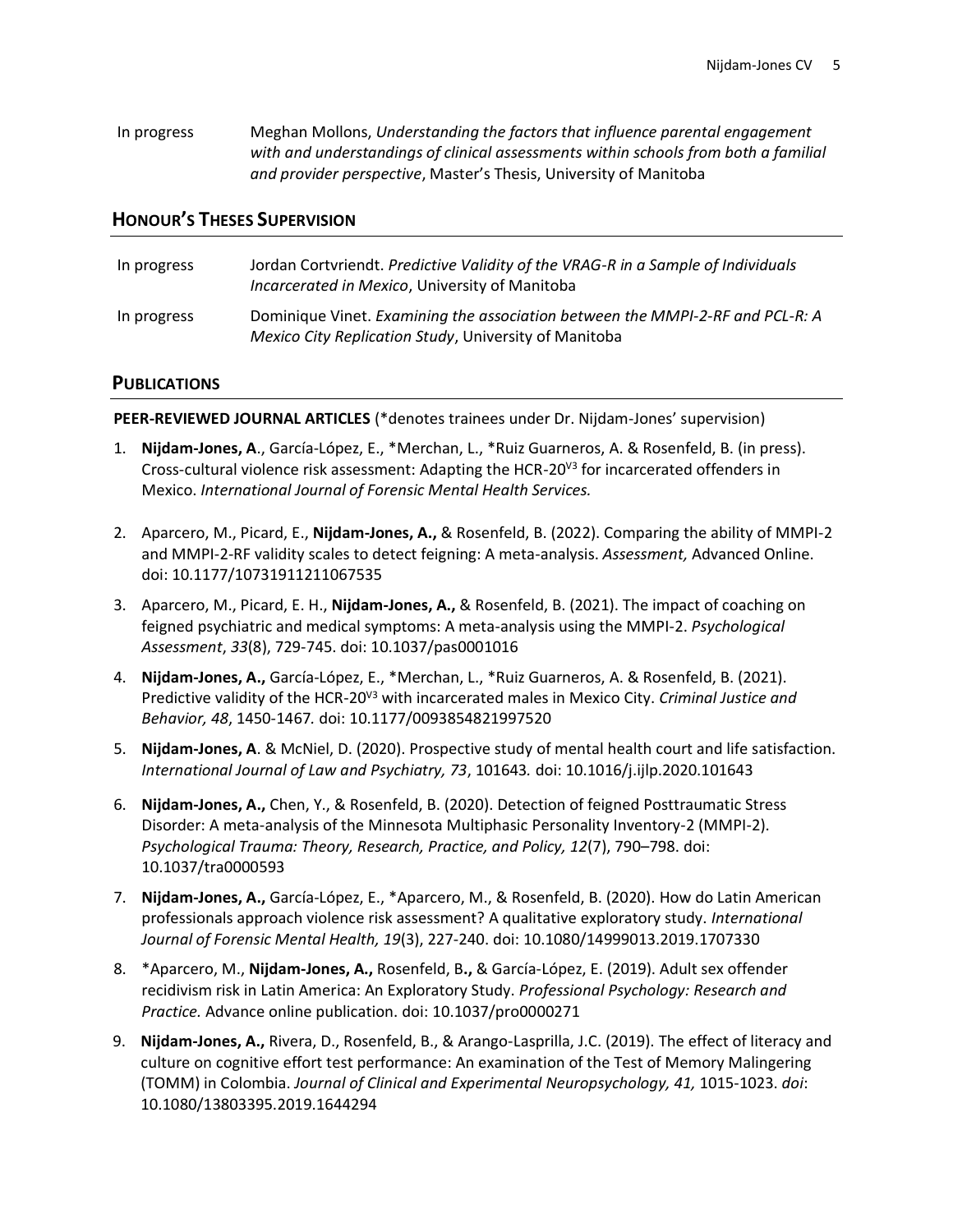- 10. García-López, E., Mercurio, E., **Nijdam-Jones, A**., Morales, L.A., & Rosenfeld, B. (2019). Neurolaw in Latin America: Current status and challenges. *International Journal of Forensic Mental Health, 18,*  260-280. doi: [10.1080/14999013.2018.1552634](https://www.tandfonline.com/doi/abs/10.1080/14999013.2018.1552634)
- 11. Gerbrandij, J., Rosenfeld, B., **Nijdam-Jones, A.,** & Galietta, M. (2018). Evaluating risk assessment instruments for intimate partner stalking and intimate partner violence. *Journal of Threat Assessment and Management, 5*, 103–118. doi[: 10.1037/tam0000101](https://psycnet.apa.org/record/2018-29044-004)
- 12. **Nijdam-Jones, A.,** Rosenfeld, B., Gerbrandij, J., Quick, E., & Galietta, M. (2018). Psychopathology of stalking offenders: Examining the clinical, demographic, and stalking characteristics of a communitybased sample*. Criminal Justice and Behavior, 45*, 712-731*.* doi[: 10.1177/0093854818760643](https://journals.sagepub.com/doi/10.1177/0093854818760643)
- 13. Wijetunga, C., **Nijdam-Jones, A.,** Rosenfeld, B., Martinez, R., & Cruise, K. (2018). Using the Juvenile Sex Offender Assessment Protocol-Revised (J-SOAP-II) to assess psychopathy. *Criminal Justice and Behavior, 45*, 483-502. doi: [10.1177/0093854817745912](https://journals.sagepub.com/doi/abs/10.1177/0093854817745912?journalCode=cjbb)
- 14. **Nijdam-Jones, A.,** Rivera, D., Rosenfeld, B., & Arango-Lasprilla, J.C. (2017). A cross-cultural analysis of the Test of Memory Malingering among Latin American Spanish-speaking adults*. Law and Human Behavior, 41*, 422-428. doi: [10.1037/lhb0000250](https://psycnet.apa.org/buy/2017-27397-001)
- 15. **Nijdam-Jones, A.,** & Rosenfeld, B. (2017). Cross-cultural feigning assessment: A systematic review of feigning instruments used with linguistically, ethnically and culturally diverse samples. *Psychological Assessment, 29*, 1321-1336. doi: [10.1037/pas0000438](https://psycnet.apa.org/doiLanding?doi=10.1037%2Fpas0000438)
- 16. Rosenfeld, B., Foellmi, M., Khadivi, A., Wijetunga, C., Howe, J., **Nijdam-Jones, A.,** Grover, S., & Rotter, M. (2017). Determining when to conduct a violence risk assessment: Development and initial validation of the Fordham Risk Screening Tool (FRST), *Law and Human Behavior, 41,* 325-332. doi: [10.1037/lhb0000247](https://psycnet.apa.org/record/2017-27396-001)
- 17. **Nijdam-Jones, A.,** Nicholls, T. L., Crocker, A. G., Roy, L., & Somers, J. (2017). History of forensic mental health service use among homeless adults with mental illness. *International Journal of Forensic Mental Health, 16*, 69-82. doi: [10.1080/14999013.2016.1255281](https://www.tandfonline.com/doi/abs/10.1080/14999013.2016.1255281?journalCode=ufmh20)
- 18. **Nijdam-Jones, A.**, Livingston, J. D., Verdun-Jones, S., & Brink, J. (2015). Using social bonding theory to examine 'recovery' in a forensic mental health hospital: A qualitative study. *Criminal Behaviour and Mental Health, 25*, 157-168. doi: [10.1002/cbm.1918](https://pubmed.ncbi.nlm.nih.gov/24910365/)
- 19. Artz, S., Jackson, M. A., Rossiter, K. R., **Nijdam-Jones, A.,** Géezy, I., & Porteous, S. (2014). A comprehensive review of the literature on the impact of exposure to intimate partner violence for children and youth. *International Journal of Child, Youth and Family Studies, 5*, 493-587. doi: [10.18357/ijcyfs54201413274](https://doi.org/10.18357/ijcyfs54201413274)
- 20. Livingston, J. D., **Nijdam-Jones, A**., Lapsley, S., Calderwood, C., & Brink, J. (2013). Supporting recovery by improving patient engagement in a forensic mental health hospital: Results from a demonstration project. *Journal of the American Psychiatric Nurses Association*, *19*(3), 132-145. doi: [10.1177/1078390313489730](https://journals.sagepub.com/doi/10.1177/1078390313489730)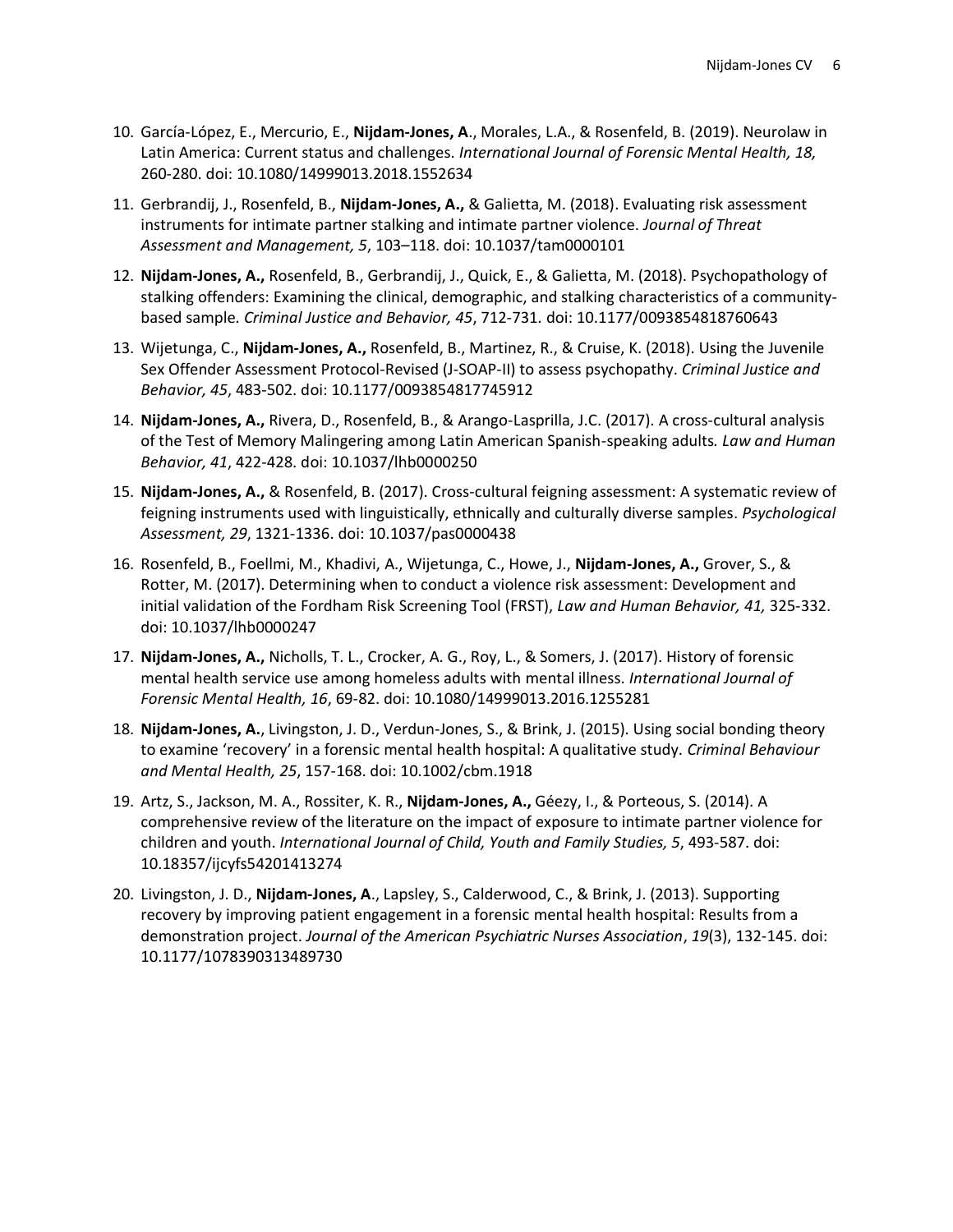- 21. Livingston, J. D., **Nijdam-Jones, A**., & Team P.E.E.R. (2013). Perceptions of treatment planning in a forensic mental health hospital: A qualitative, participatory action research study. *International Journal of Forensic Mental Health, 12*, 42-52. doi[: 10.1080/14999013.2013.763390](https://www.tandfonline.com/doi/abs/10.1080/14999013.2013.763390)
- 22. Livingston, J. D., **Nijdam-Jones, A.**, & Brink, J. (2012). A tale of two cultures: Examining patientcentred care in a forensic mental health hospital. *Journal of Forensic Psychiatry and Psychology*, *23*, 345-360. doi: [10.1080/14789949.2012.668214](https://www.tandfonline.com/doi/full/10.1080/14789949.2012.668214)

#### **BOOKS**

1. Rosenfeld, B. & **Nijdam-Jones, A.** *Forensic assessment with diverse populations: A guide for clinicians.* Under contract with Oxford University Press, anticipated publication date 2022.

#### **BOOK CHAPTERS AND ENCYCLOPEDIA ENTRIES**

- 1. **Nijdam-Jones, A.,** Gerbrandij, J., & Rosenfeld, B. (2019). Forensic interviewing of offenders. In R. D. Morgan (Ed.), *The SAGE Encyclopedia of Criminal Psychology* (pp. 541-544)*.* Thousand Oaks, CA: SAGE Publications Inc.
- 2. Howe, J., Wijetunga, C., **Nijdam-Jones, A.,** & Rosenfeld, B. (2017). Evidence-based treatment of psychopathy. In P. Sturmey (Ed.), *The Wiley handbook of violence and aggression: Assessment, prevention and treatment of individuals* (pp. 86:1-12) (Vol. 2). Hoboken, NJ: John Wiley & Sons Publisher. doi[: 10.1002/9781119057574.whbva086](https://onlinelibrary.wiley.com/doi/abs/10.1002/9781119057574.whbva086)

#### **RESEARCH AND TECHNICAL REPORTS**

- 1. Gerstein, A., Kelly, L., **Nijdam-Jones, A.,** Prentice, S., Protudjer, J., & Shaw, S. (2022). *The state of COVID-19 in Early Learning Child Care facilities in Manitoba.* Winnipeg, Canada: Microstats Lab. [https://www.microstatslab.ca/uploads/2/3/5/6/23564534/covid\\_in\\_elccmanitoba\\_jan13.pdf](https://www.microstatslab.ca/uploads/2/3/5/6/23564534/covid_in_elccmanitoba_jan13.pdf)
- 2. Equity, Diversity, and Inclusion Committee. (2022). *Member Survey Summary Report 2021.* International Association of Forensic Mental Health Services[. http://iafmhs.org/EDIC](http://iafmhs.org/EDIC)
- 3. **Nijdam-Jones, A.,** García-López, E., & Rosenfeld, B. (Dec, 2019). *Factores para la prevención de riesgo de violencia: adaptación transcultural de la evaluación de riesgo de violencia para personas en centros penitenciarios.* Mexico City, Mexico: Instituto Nacional de Ciencias Penales.
- 4. Brink, J., Nicholls, T. L., Chu, K., Pritchard, M., **Nijdam-Jones, A.**, & Farrell, C. (Sept, 2013). *Complex behaviours in mental disorder and substance use disorders – Intervention models: A literature review.* Victoria, Canada: BC Ministry of Health.
- 5. Brink, J., Livingston, J. D., Calderwood, C., Robinson, N., **Nijdam‐Jones, A.,** Lapsley, S., Peterson, T. & FPH Patient Advisory Chair. (2012). *Stimulating, studying, and sustaining patient engagement in a forensic psychiatric hospital: Final project report.* Ottawa, Canada: Canadian Foundation for Healthcare Improvement.
- 6. Livingston, J. D**., Nijdam‐Jones, A.,** & Team P.E.E.R. (2012). *Treatment planning in a forensic mental health hospital: A participatory action research study.* Port Coquitlam, Canada: BC Forensic Psychiatric Services Commission.
- 7. **Nijdam‐Jones, A.** (2012). *Forensic inpatient narratives: Understanding 'recovery' and social bonding theory in a forensic mental health hospital.* Port Coquitlam, Canada: BC Forensic Psychiatric Services Commission.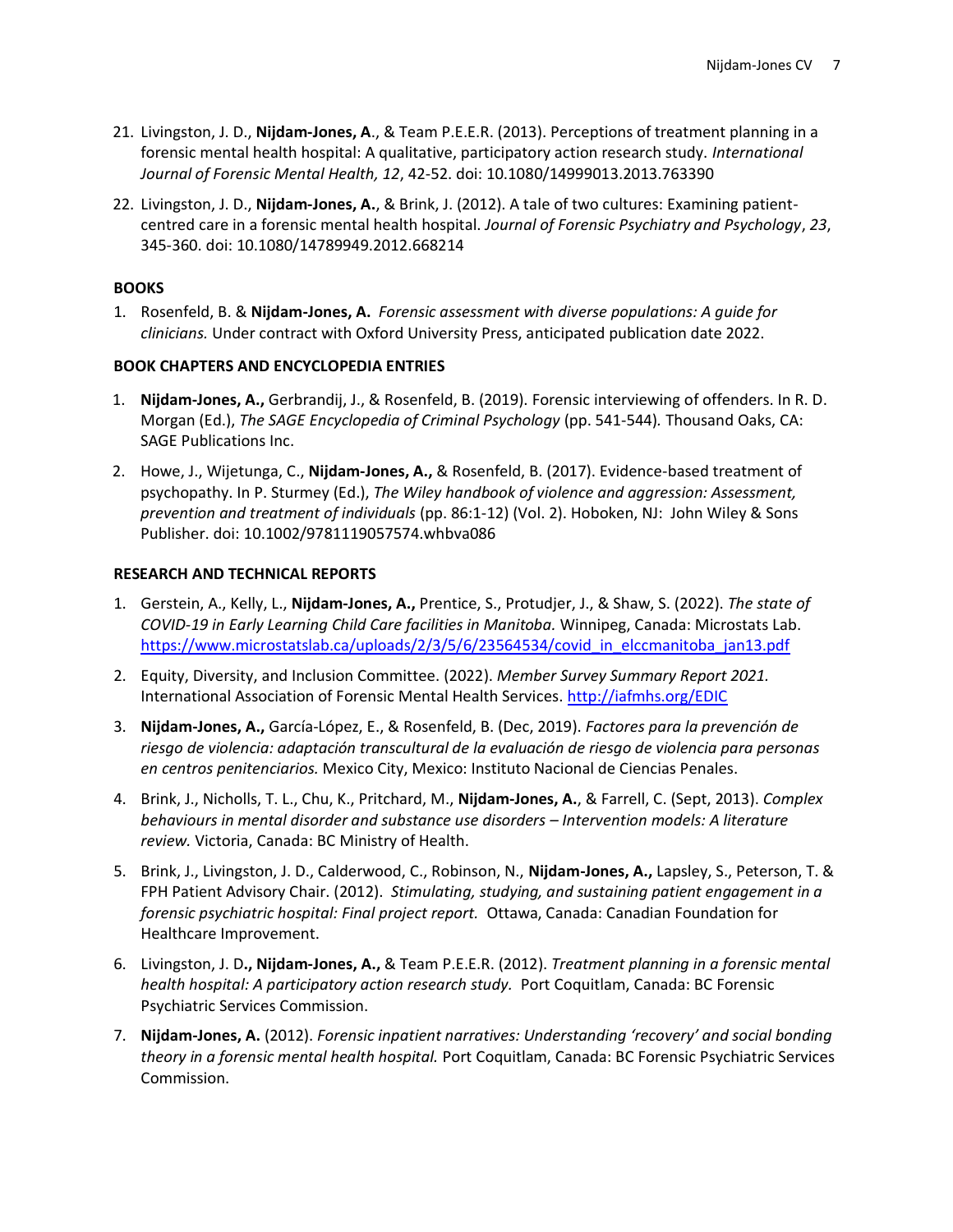#### **ARTICLES UNDER REVIEW / IN PREPARATION**

- 1. Picard, E., Aparcero, M., **Nijdam-Jones, A.,** & Rosenfeld, B. (under revisions). Identifying positive impression management using the MMPI-2 and the MMPI-2-RF: A meta-analysis.
- 2. Prentice, S., Protudjer, J. L. P., **Nijdam-Jones, A**., Shaw, S., Kelly, L., & Gerstein, A. (under review). *Please help us:* Canadian early childcare providers' calls for aid during the COVID-19 pandemic.
- 3. Rysdam, S. O'Connor, K., Smith Parker, H., **Nijdam-Jones, A.,** Fama, K., & Felderhoff, B. (invited submission). Behind every woman: Feminist mentoring in Acamamas 2019 in J. Pauly, L. H. Hernández, and S. Munz (Eds.), *Feminist Mentoring in Academia*. Lexington Books.
- 4. **Nijdam-Jones, A**., Jordan, J., & McNiel, D. (in prep) Stalking-related homicides in the United States: A latent class analysis.

# **CONFERENCE PRESENTATIONS**

#### **PAPER PRESENTATIONS**

- 1. **Nijdam-Jones, A.,** Jordan, J., & McNiel, D., (accepted). Stalking-related homicides in the United States: A latent class analysis. Paper accepted to be presented at the American Psychology-Law Society (AP-LS). Denver, CO.
- 2. **Nijdam-Jones, A.,** (2021, Nov). La evaluación de riesgo de violencia en personas en centros penitenciarios: Implicaciones para la gestión de riesgo [Violence risk assessment with incarcerated adults: Implications for risk management]. In Arbach, K. (Chair) Criminologia y Salud Mental, conducted at the Congreso Nacional e INternacional de Salud Pública y Sociedad, Edicion Virtual, Cordoba, Argentina.
- 3. **Nijdam-Jones, A.**, Garcia-Lopez, E., Merchan Rojas, L., Ruiz Guarneros, A. & Rosenfeld, B. (2020, June). Culturally adapted risk assessment: Assessing violence risk among incarcerated males in Mexico. Paper accepted to be presented at the Annual Conference of the International Association of Forensic Mental Health Services, Krakow, Poland. (Conference canceled)
- 4. Aparcero, M., Picard, E., **Nijdam-Jones, A.**, & Rosenfeld, B. (2020, June). Does coaching improve our ability to feign psychiatric and medical symptoms? A meta-analysis of the MMPI-2 validity scales. Paper accepted to be presented at the Annual Conference of the International Association of Forensic Mental Health Services, Krakow, Poland. (Conference canceled)
- 5. McNiel, D. & **Nijdam-Jones, A.** (2020, March). Prospective study of mental health court and life satisfaction. Paper presented at the annual conference of the American Psychology-Law Society (AP-LS). New Orleans, LA.
- 6. Aparcero, M., Picard, E., **Nijdam-Jones, A.,** & Rosenfeld, B. (2020, March). Comparing the ability of MMPI-2 and MMPI-2-RF validity scales to detect feigning: A meta-analysis. Paper presented at the annual conference of the American Psychology-Law Society (AP-LS). New Orleans, LA.
- 7. Picard, E., Aparcero, M., **Nijdam-Jones, A.,** & Rosenfeld, B. (2020, February). Comparing the utility of the MMPI-2 and MMPI-2-RF in identifying feigned neuropsychological impairment: A meta-analysis. Paper presented at the annual conference of the International Neuropsychological Society. Denver, CO.
- 8. García-López, E., Mercurio, E., **Nijdam-Jones, A**., Morales, L.A., & Rosenfeld, B. (2019, June). Neurolaw in Latin America: Current status and challenges. In E. Mercurio (Chair) *Neurolaw in Latin*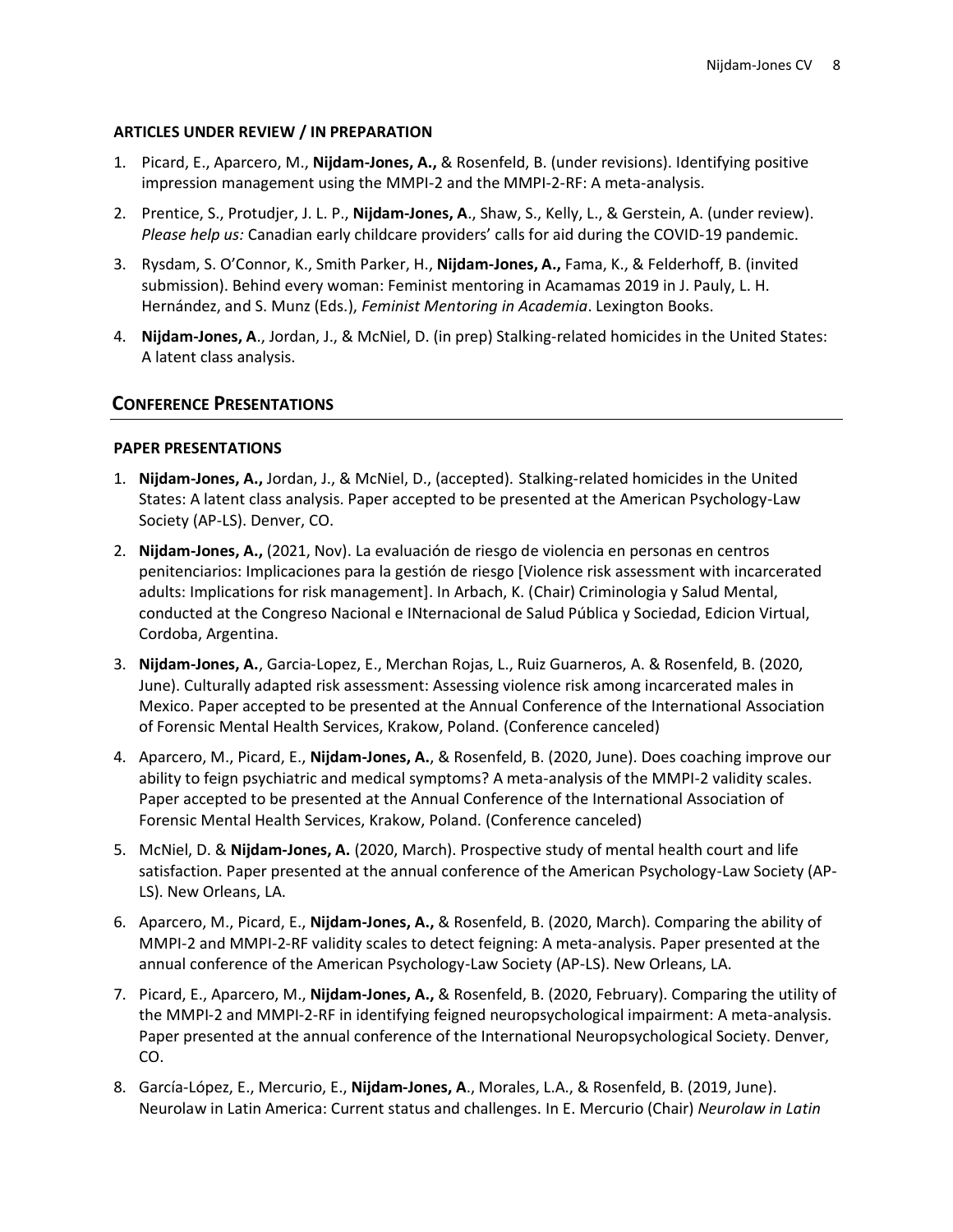*American Countries and Spain: What is Going On?* Symposium conducted at the Conference of the International Association of Forensic Mental Health Services, Montreal, Canada.

- 9. Picard, E., Aparcero-Suero, M., **Nijdam-Jones, A.,** & Rosenfeld, B**.** (2019, June). Detecting minimization and underreporting in the MMPI-2-RF. In B. Rosenfeld (Chair) *A Comparison of the MMPI-2 and MMPI-2-RF Validity Scales in Detecting Symptom Exaggeration and Defensiveness*. Symposium at the Conference of the International Association of Forensic Mental Health Services, Montreal, Canada.
- 10. Aparcero-Suero, M., **Nijdam-Jones, A.,** Picard, E., & Rosenfeld, B**.** (2019, June). Detecting symptom exaggeration and defensiveness with the MMPI-2: An updated meta-analysis. In B. Rosenfeld (Chair) *A Comparison of the MMPI-2 and MMPI-2-RF Validity Scales in Detecting Symptom Exaggeration and Defensiveness*. Symposium conducted at the Conference of the International Association of Forensic Mental Health Services, Montreal, Canada.
- 11. **Nijdam-Jones, A.,** García-López, E., Rosenfeld, R., & Aparcero, M. (2018, June). *Violence risk assessment of Spanish-speaking Latino adults: An exploratory study.* Paper presented at the Annual Conference of the International Association of Forensic Mental Health Services, Antwerp, Belgium.
- 12. **Nijdam-Jones, A.,** Rivera, D., Rosenfeld, B., & Arango-Lasprilla, J.C. (2018, June). *The effect of education, literacy, and culture on cognitive effort test performance: An examination of the TOMM in Colombia.* Paper presented at the Annual Conference of the International Association of Forensic Mental Health Services, Antwerp, Belgium.
- 13. Aparcero, M., **Nijdam-Jones, A.,** García-López, E., & Rosenfeld, R. (2018, June). *Adult sex offender recidivism risk in Latin America: An exploratory study.* Paper presented at the Annual Conference of the International Association of Forensic Mental Health Services, Antwerp, Belgium.
- 14. **Nijdam-Jones, A.,** Chen, Y., & Rosenfeld, B. (2018, March). *Detection of feigned Posttraumatic Stress Disorder: A meta-analysis of the Minnesota Multiphasic Personality Inventory-2.* Paper presented at the Annual Conference of the American Psychology-Law Society (Division 41), Memphis, TN.
- 15. Foellmi, M., Rosenfeld, B., Khadivi, A., **Nijdam-Jones, A.,** Wijetunga, C., & Rotter, M. (2017, June). *Errors and correct decisions in a violence risk screening instrument.* Paper presented at the Annual Conference of the International Association of Forensic Mental Health Services, Split, Croatia.
- 16. **Nijdam-Jones, A.,** Rivera, D., Rosenfeld, B., & Arango-Lasprilla, J.C. (2017, June). *A cross-cultural analysis of the Test of Memory Malingering among Latin American Spanish-speaking adults.* Paper presented at the Annual Conference of the International Association of Forensic Mental Health Services, Split, Croatia.
- 17. **Nijdam-Jones, A.,** Rosenfeld, B., Foellmi, M., Khadivi, A., Wijetunga, C., & Grover, G. (2016, June). *Substance use and violence risk assessment.* Paper presented at the Annual Conference of the International Association of Forensic Mental Health Services, New York, NY.
- 18. Foellmi, M., **Nijdam-Jones, A.,** Rosenfeld, B., Khadivi, A., Grover, S., & Wijetunga, C. (2016, June). *Formulation quality in violence risk assessment reports: The influence of patient and contextual variables.* Paper presented at the Annual Conference of the International Association of Forensic Mental Health Services, New York, NY.
- 19. **Nijdam-Jones, A.** & Rosenfeld, B. (2016, March). *Cross-cultural feigning assessment: A systematic*  review of feigning instruments used with culturally and ethnically diverse samples. Paper presented at the Annual Conference of the American Psychology-Law Society (Division 41), Atlanta, GA.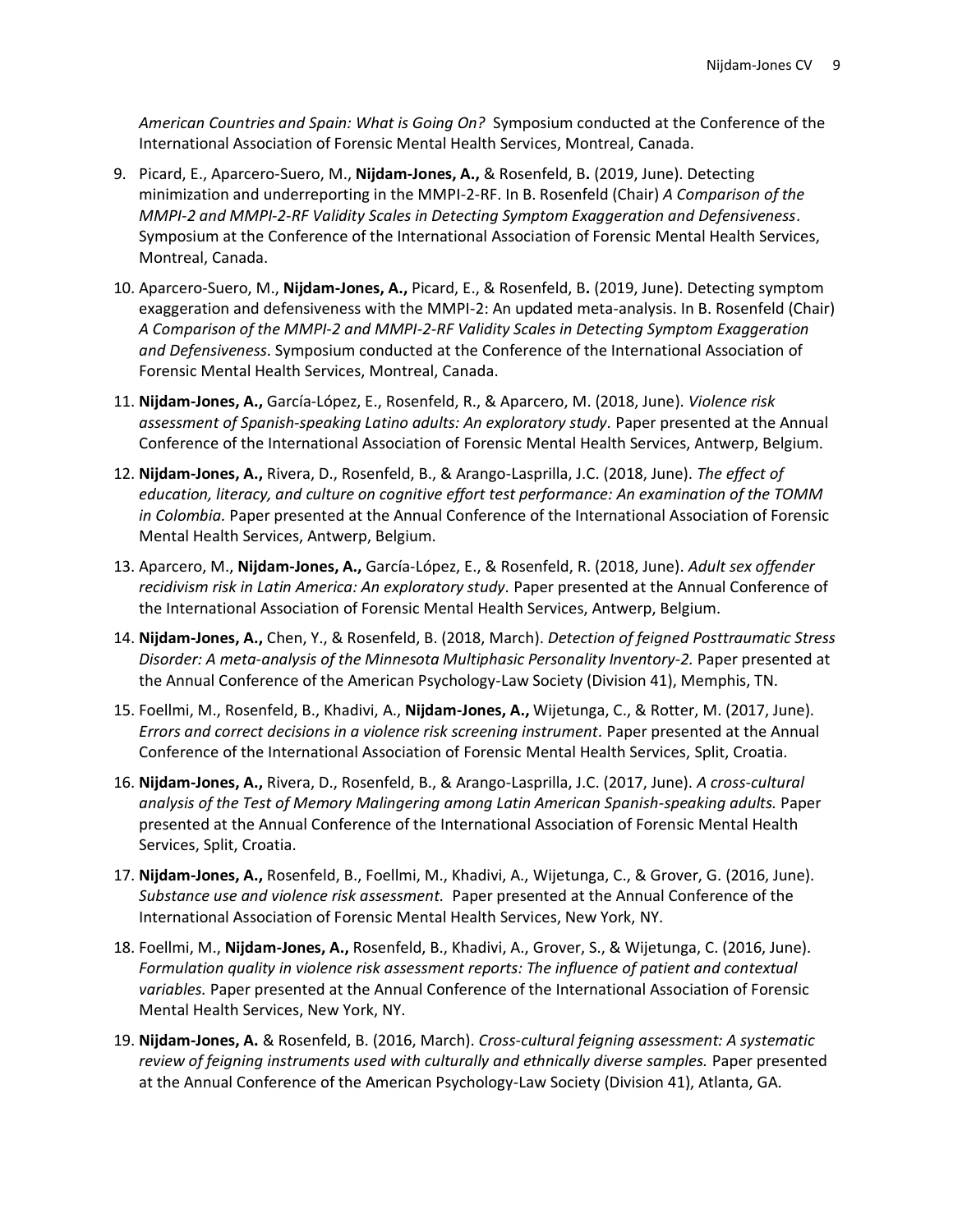- 20. Wijetunga, C., **Nijdam-Jones, A.,** Rosenfeld, B., & Cruise, K. (2016, March). *Using the Juvenile Sex Offender Assessment Protocol-Revised to assess psychopathy.* Paper presented at the Annual Conference of the American Psychology-Law Society (Division 41), Atlanta, GA.
- 21. Foellmi, M., Rosenfeld, B., Khadivi, A., Grover, S., Wijetunga, C., & **Nijdam-Jones, A.** (2016, March). The Fordham Risk Screening Tool: Equally effective with all patients? In B. Rosenfeld (Chair) *Application of triage approach for risk assessment decision making*. Symposium conducted at the Annual Conference of the American Psychology-Law Society (Division 41), Atlanta, GA.
- 22. Rosenfeld, B., Foellmi, M., Khadivi, A., Wijetunga, C., Grover, S., **Nijdam-Jones, A.,** & Rotter, M. (2016, March). *Development and initial validation of the Fordham Risk Screening Tool (FRST)*. Paper presented in B. Rosenfeld (Chair), *Application of triage approach for risk assessment decision making*. Symposium conducted at the Annual Conference of the American Psychology-Law Society (Division 41), Atlanta, GA.
- 23. **Nijdam-Jones, A.,** & Rosenfeld, B. (2015, June). *Diagnostic typologies of convicted stalkers.* Paper presented at the 15<sup>th</sup> Annual Conference of the International Association of Forensic Mental Health Services, Manchester, England.
- 24. **Nijdam-Jones, A.,** Rosenfeld, B., Wijetunga, C., & Galietta, M. (2015, March). *Predictive accuracy of Short-Term Assessment of Risk and Treatability (START) risk estimates on treatment and short-term reoffending outcomes with general offenders*. Paper presented at the Annual Conference of the American Psychology-Law Society (Division 41), San Diego, CA.
- 25. **Nijdam-Jones, A.**, Nicholls, T. L., Crocker, A. G., Roy, L., Frankish, J., Krausz, M., & Somers, J. (2014, June). Lifetime forensic psychiatric service contact among homeless adults living with mental illness*.*  In T. Nicholls (Chair), *Homelessness, victimization, and violence: Results of the At Home/ Chez Soi Study.* Symposium conducted at the 14th Annual Conference of the International Association of Forensic Mental Health Services, Toronto, Canada.
- 26. **Nijdam-Jones, A.**, Nicholls, T. L., Crocker, A. G., Roy, L., Frankish, J., Krausz, M., & Somers, J. (2014, June). Forensic psychiatric service contact among homeless mentally ill adults in Vancouver, Canada. In T. Nicholls (Chair), *Homelessness, Victimization, Violence and the Criminal Justice System: Results of the At Home/Chez Soi Study.* Symposium conducted at the 75th Annual Convention of the Canadian Psychology Association, Vancouver, Canada.
- 27. Livingston, J., Brink, J., Calderwood, C., Lapsley, S., **Nijdam-Jones, A.**, & Peterson, T. (2013, March). *Results from a demonstration project aimed at improving patient engagement at the BC Forensic Psychiatric Hospital*. Symposium conducted at the 9th Annual Pacific Forensic Psychiatry Conference. Vancouver, Canada.
- 28. Artz, S., Géczy, I., Jackson, M., Rossiter, K., Wong, J. & **Nijdam-Jones, A.** (2012, November). *A comprehensive review of the literature on the impact of exposure to intimate partner violence for children and youth.* Paper presented at the 2012 National Research Day Conference. Vancouver, Canada.
- 29. **Nijdam-Jones, A.**, Livingston, J. D., Verdun-Jones, S., & Brink, J. (2012, April). *Patient narratives: Understanding 'recovery' and Social Bonding Theory in a forensic mental health hospital.* Paper presented at the 12th Annual International Association of Forensic Mental Health Services Conference. Miami, FL.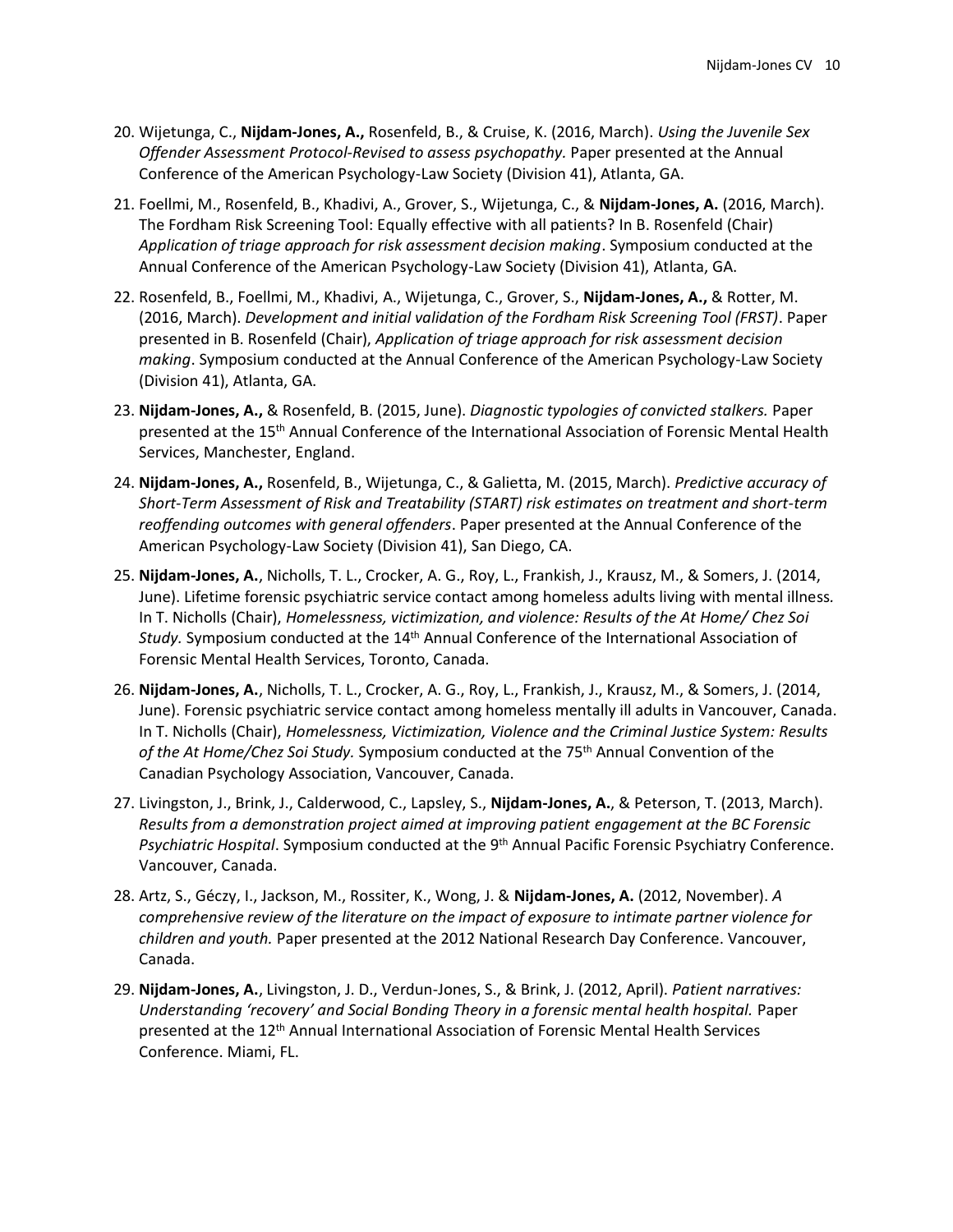- 30. Livingston, J. D., **Nijdam-Jones, A.**, & Brink, J. (2012, April). *Is patient-centred care achievable in a forensic mental health hospital? An empirical investigation.* Paper presented at the 12<sup>th</sup> Annual International Association of Forensic Mental Health Services Conference. Miami, FL.
- 31. **Nijdam-Jones, A.**, Livingston, J. D., Verdun-Jones, S., & Brink, J. (2012, March). *Using Social Bonding Theory to understand 'Recovery' in a forensic mental health hospital.* Paper presented at the 8<sup>th</sup> Annual Pacific Forensic Psychiatry Conference. Vancouver, Canada.
- 32. Livingston, J. D., **Nijdam-Jones, A.**, & Team P.E.E.R. Members (2012, March). *Team P.E.E.R.: Patients Empowered and Engaged as Researchers at the BC Forensic Psychiatric Hospital.* Paper presented at the 8th Annual Pacific Forensic Psychiatry Conference. Vancouver, Canada.
- 33. Livingston, J. D., **Nijdam-Jones, A.**, & Brink, J. (2012, March). *Patient-centred, recovery-oriented forensic psychiatric hospital services: Are we chasing an improbable dream?* Paper presented at the 17<sup>th</sup> Annual Winter Conference of the Canadian Academy of Psychiatry and Law. Whistler, Canada.
- 34. Livingston, J. D., Brink, J., Calderwood, C., Hediger, M., Kinvig, D., Robinson, N., Sharifi, N. & **Nijdam-Jones**, **A.** (2011, March). *Improving experiences of care: patient engagement in a forensic psychiatric hospital*. Paper presented at the Canadian Academy of Psychiatry and Law Conference. Quebec City, Canada.
- 35. Livingston, J. D., Brink, J., Calderwood, C., Hediger, M., Kinvig, D., Robinson, N., Sharifi, N., & **Nijdam-Jones, A.** (2011, March). *Improving experiences of care: Patient engagement in a forensic psychiatric*  hospital. Paper presented at the 16<sup>th</sup> Annual Winter Conference of the Canadian Academy of Psychiatry and Law. Quebec City, Canada.
- 36. **Nijdam, A.** (2010, February). *Examining police interrogations of individuals with developmental incapacities.* Paper presented at the Annual Meeting of the Western Society of Criminology. Honolulu, HI.

#### **POSTER PRESENTATIONS**

- 1. Aparcero, M., Picard, E., **Nijdam-Jones, A.**, & Rosenfeld, B. (2021, March).Does coaching impact the detection of symptom exaggeration or feigning? A meta-analysis using the MMPI-2. Poster presented at the 2021 Virtual Poster Session of the American Psychology-Law Society (Division 41).
- 2. **Nijdam-Jones, A**., (2020, March). *Dissertation Award: Cross-cultural violence risk assessment: Adapting risk assessment for institutional violence among criminal offenders in Mexico.* Poster presented at the Annual Conference of the American Psychology-Law Society (Division 41), New Orleans. LA.
- 3. **Nijdam-Jones, A**., Belfi, B., & Green, D. (2018, March). *The Personality Assessment Screener (PAS) in a forensic psychiatric setting: Screening for feigning.* Poster presented at the Annual Conference of the American Psychology-Law Society (Division 41), Memphis. TN.
- 4. **Nijdam-Jones, A**., Gerbrandij, J., & Rosenfeld, B. (2017, March). *Psychopathology of stalking offenders.* Poster presented at the Annual Conference of the American Psychology-Law Society (Division 41), Seattle, WA.
- 5. Wijetunga, C., Foellmi, M., **Nijdam-Jones, A.,** Grover, S., Rosenfeld, B., Khadivi, A. (2015, June). *Concordance Between the Violence Risk Appraisal Guide and the Historical-Clinical-Risk Management-20.* Poster presented at 15th Annual International Association of Forensic Mental Health Services Conference. Manchester, England.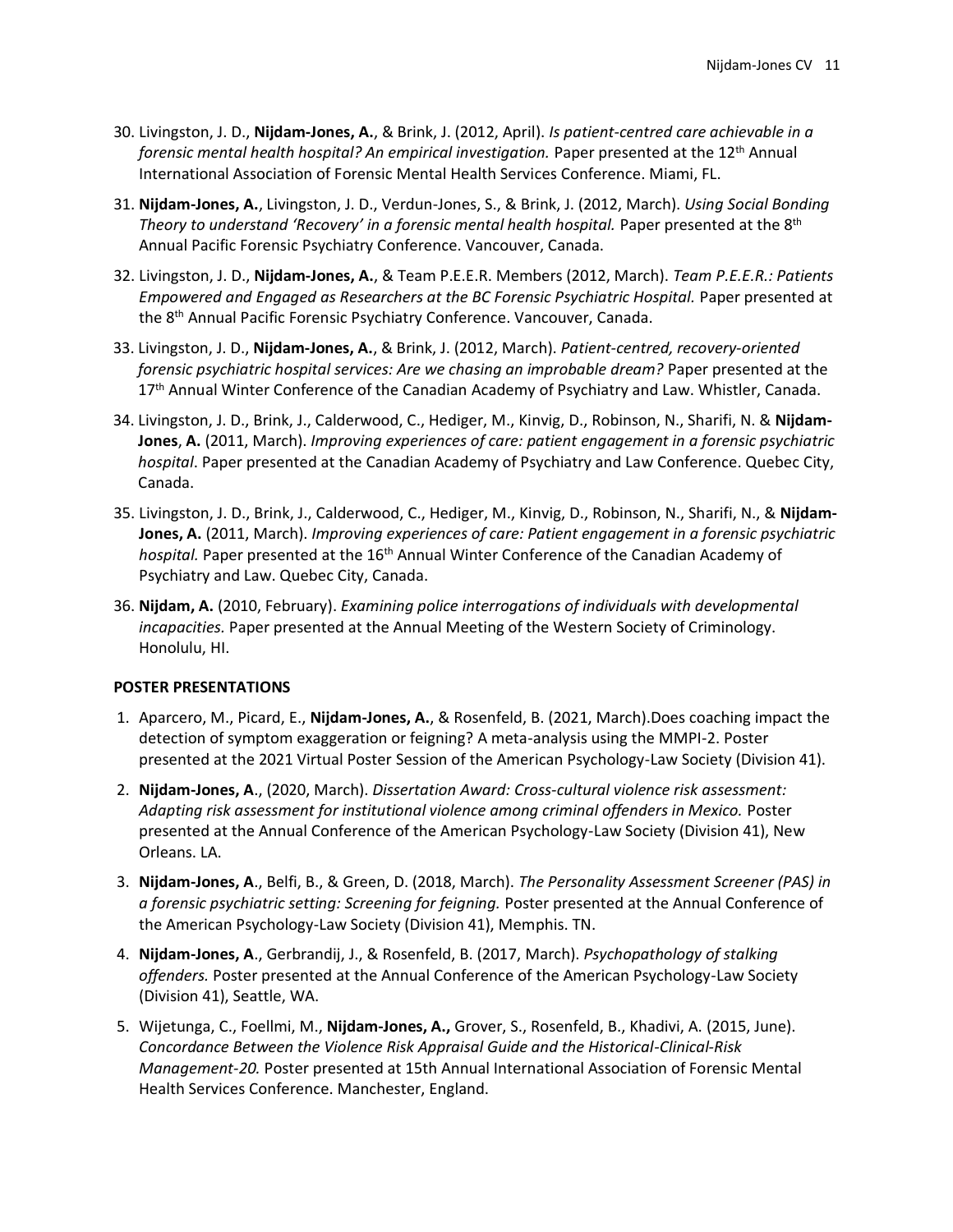- 6. **Nijdam-Jones, A.**, Nicholls, T. L., Crocker, A. G., Roy, L., Frankish, J., Krausz, M., Somers, J., & Farrell, C. (2014, June). *Forensic psychiatric service use among mentally ill homeless adults in British Columbia, Canada.* Poster presented at the 29th Annual University of British Columbia Department of Psychiatry Research Day. Vancouver, Canada.
- 7. Donnelly, B., Noyes, K., Peterson, T., & **Nijdam-Jones, A.** (2013, March). *The Patient Advisory Committee at the BC Forensic Psychiatric Hospital.* Poster presented at the 9th Annual Pacific Forensic Psychiatry Conference. Vancouver, Canada.
- 8. Rossiter, K., **Nijdam-Jones, A.** & Jackson, M. *The FREDA Centre for Research on Violence Against Women and Children: Research in action*. Poster presented at the 2012 National Research Day Conference. Vancouver, Canada.
- 9. Livingston, J. D., **Nijdam-Jones, A.**, & Brink, J. (2012, May). *Balancing risk and recovery in a forensic psychiatric hospital: Studying the perceptions of patients and service providers.* Poster presented at the 27<sup>th</sup> Annual University of British Columbia Department of Psychiatry Research Day. Vancouver, Canada.
- 10.Livingston, J. D., Brink, J., Calderwood, C., Hediger, M., Kinvig, D., Robinson, N., Sharifi, N., & **Nijdam-Jones, A.** (2011, June). *Doing the impossible: Building patient engagement in a forensic psychiatric hospital.* Poster presented at the 11th Annual International Association of Forensic Mental Health Services Conference. Barcelona, Spain.
- 11.**Nijdam-Jones, A.**, Rossiter, K., & Jackson, M. (2011, May) *The FREDA Centre for Research on Violence*  Against Women and Children: Intersecting research projects. Poster presented at the 2<sup>nd</sup> Annual International Conference on Violence against Women. Montreal, Canada.
- 12.**Nijdam-Jones, A.** (2011, March). *An examination of Canadian legal aid and safeguards to protect the rights of individuals with intellectual disabilities upon detention and police interrogation.* Poster presented at the 7<sup>th</sup> Annual Pacific Forensic Psychiatry Conference. Vancouver, Canada.

#### **GRAND ROUNDS/INVITED PRESENTATIONS**

- 1. **Nijdam-Jones, A.** (2022, March). *Cultural competence in forensic mental health*. Forensic Grand Rounds Department of Clinical Health Psychology, University of Manitoba.
- 2. Bojórquez, P., Merchan, L., Mierau, K., **Nijdam-Jones, A.,** Pérez, B., & García-López, E. (2021, May). *Mesa de análisis: Sistema penitenciario y evaluación de riesgo de violencia (Round table: Prison system and violence risk assessment).* Presented at the Seminario Permanente en Nueroderecho y Psicopatología Forense. Instituto Nacional de Ciencias Penales, Mexico City, Mexico.
- 3. **Nijdam-Jones, A.** (2020, September). *Cross-Cultural Violence Risk Assessment.* Presented at the Centre of Research and Education in Forensic Psychology (CORE-FP), School of Psychology, Keynes College, University of Kent, Canterbury, England.
- 4. **Nijdam-Jones, A.** (2019, October). *Assessing Violence Risk using the HCR-20V3* . Presented at the Forensic Psychiatry Seminar Series. University of California, San Francisco, San Francisco, CA.
- 5. **Nijdam-Jones, A.** & García-López, E. (2018, October). *Evaluación de riesgo de violencia en el contexto penitenciario* [Violence risk assessment in the prison context]. Presented at the Seminario Permanente en Nueroderecho y Psicopatología Forense. Instituto Nacional de Ciencias Penales, Mexico City, Mexico.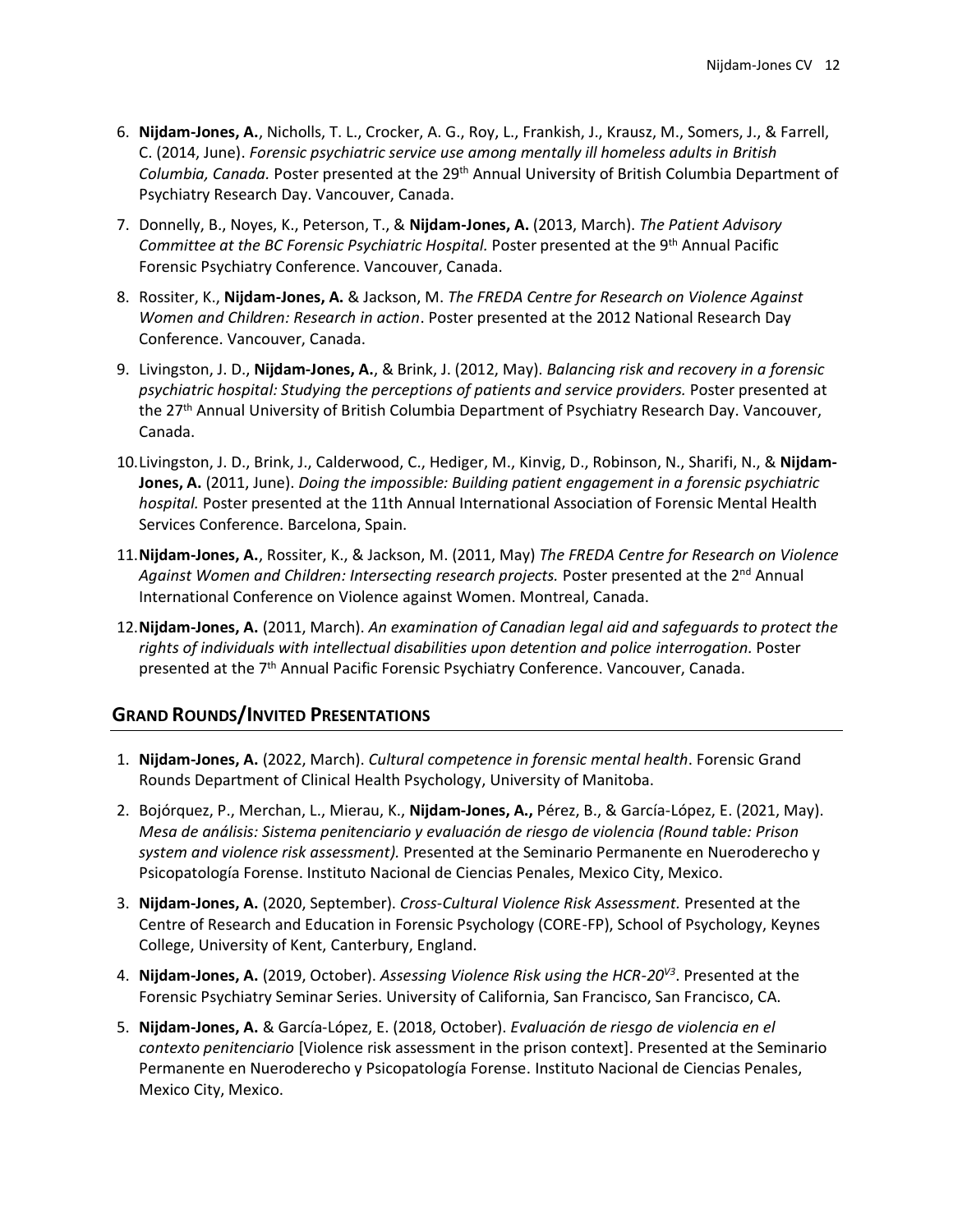- 6. **Nijdam-Jones, A.** (2018, May). *Cross-cultural violence risk assessment: Adapting violence risk assessment for Latin American criminal offenders*. Presented at the Research in Progress Seminar Series. Fordham University, New York, NY.
- 7. Jackson, M. & **Nijdam-Jones, A**. (2010, May). *The making of meaning of policy: Canadian/Argentinian juvenile justice policy frame.* Presented at the Juvenile Capacity and Responsibility: Forensic and Criminological Comparative Perspectives Between Argentina and Canada Workshop. Universidad de Belgrano, Buenos Aires, Argentina.

# **PROFESSIONAL SERVICE**

| $7/2021 -$          | Research and Scholarship Public Relations Committee, Department of<br>Psychology, University of Manitoba.                                                                                               |
|---------------------|---------------------------------------------------------------------------------------------------------------------------------------------------------------------------------------------------------|
| $8/2021 -$          | Conference Advisory Committee (2021 - 2024), American Psychology-Law<br>Society.                                                                                                                        |
| $10/2020 -$         | Diversity, Inclusion, and Equity Committee, International Association Forensic<br><b>Mental Health Services.</b>                                                                                        |
| $10/2020 -$         | Fitness/Not Criminally Responsible Task Force, Canadian Psychological<br>Association.                                                                                                                   |
| $10/2020 -$         | Dissertation Award Committee, American Psychology-Law Society.                                                                                                                                          |
| $10/2020 -$         | Pre-Graduate Mentor, Project SHORT (Student Health Opportunities<br>and Research Training), https://www.project-short.com/.                                                                             |
| $11/2018 - 10/2019$ | Peer Mentor, Student Section, International Association Forensic Mental Health<br>Services.                                                                                                             |
| $9/2018 - 5/2019$   | Graduate Student Support Grant Selection Committee, Graduate School of Arts<br>and Social Sciences, Fordham University, Bronx, NY.                                                                      |
| $9/2014 - 8/2018$   | Continuing Education Committee, American Psychology-Law Society.                                                                                                                                        |
| $10/2016 - 5/2017$  | Professional Development Grant Selection Committee, Graduate Student<br>Association, Fordham University, Bronx, NY.                                                                                     |
| $4/2011 - 12/2012$  | Conference Coordinator, National Research Day 2012 Conference Organizing<br>Committee, FREDA Centre for Research on Violence Against Women and<br>Children, Simon Fraser University, Vancouver, Canada. |

# **PROFESSIONAL LEADERSHIP SERVICE**

| $8/2021 -$        | Director-at-Large, Manitoba Psychological Society.                                                                                                                           |
|-------------------|------------------------------------------------------------------------------------------------------------------------------------------------------------------------------|
| $1/2021 -$        | Co-Chair (2021 – 2023), Conference Advisory Committee, American Psychology-<br>Law Society (Div 41) Program for the American Psychological Association Annual<br>Conference. |
| $5/2017 - 8/2020$ | Newsletter Editor, International Association Forensic Mental Health Services.<br>http://www.iafmhs.org/Newsletter                                                            |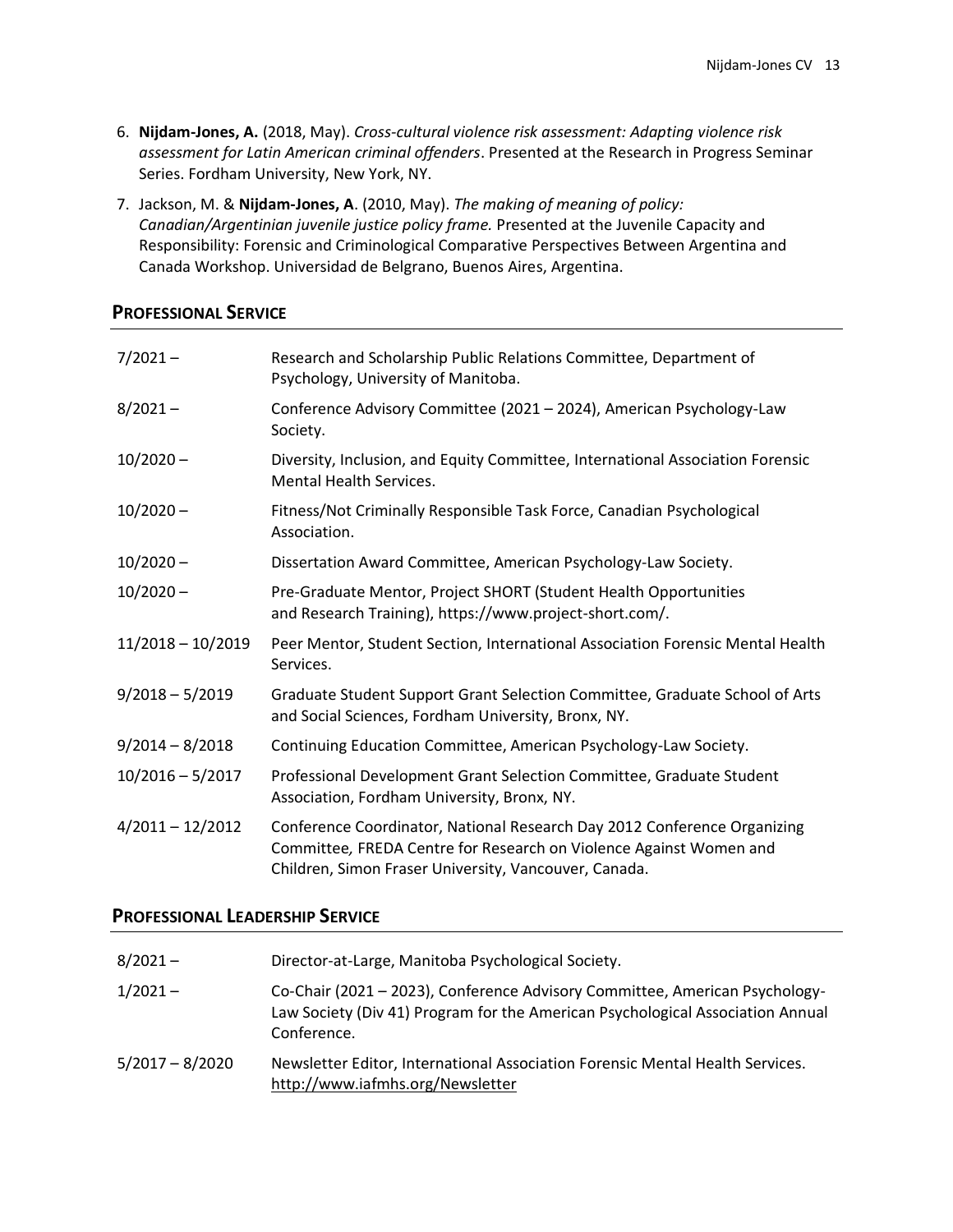- 9/2014 8/2018 Student Board, International Association Forensic Mental Health Services.
	- Past President (2017 2018)
	- President (2016 2017)
	- President-Elect (2015 2016)
	- Secretary (2014 2015)
- 9/2009 5/2012 Forensic Mental Health Research Group Committee, Simon Fraser University, Burnaby, Canada.
	- Co-Chair (2011–2012)
	- Secretary (2009–2010)
- 9/2009 5/2010 Criminology Graduate Student Caucus, Simon Fraser University, Burnaby, Canada.
	- Student Representative, Graduate Program Committee
	- Student Representative, Teaching Support Staff Union

# **SERVICE TO PROFESSIONAL PUBLICATION**

#### **EDITORIAL APPOINTMENTS**

| $11/2021 -$         | Special Issue Editor, "Equity, Diversity, and Inclusion in Forensic Mental Health<br>Services", International Journal of Forensic Mental Health, Taylor Francis. |
|---------------------|------------------------------------------------------------------------------------------------------------------------------------------------------------------|
| $9/2021 -$          | Associate Editor, International Journal of Forensic Mental Health, Taylor Francis.                                                                               |
| $10/2020 - 9/2021$  | Editorial Board, International Journal of Forensic Mental Health, Taylor Francis.                                                                                |
| $12/2016 - 12/2017$ | Student Editorial Board, Law and Human Behavior, American Psychology-Law<br>Society (AP-LS), APA Division 41.                                                    |

#### **AD HOC JOURNAL REVIEWS**

2014 – *Assessment*; *Criminal Behavior and Mental Health*; *Criminal Justice and Behavior; European Psychiatry*; *International Journal of Forensic Mental Health*; *Journal of Cross-Cultural Psychology*; *Journal of Threat Assessment and Management; Law and Human Behavior*; *Nordic Journal of Psychiatry; Psychological Assessment; Journal of Forensic Psychology: Research and Practice*

# **CERTIFICATIONS, CONTINUING EDUCATION, AND TRAININGS ATTENDED**

| $8/2021 -$ | Equity, Diversity & Inclusion Certificate. University of British Columbia, Canada.                              |
|------------|-----------------------------------------------------------------------------------------------------------------|
| $7/2021 -$ | Indigenous Canada (Drs. Tracy Bear & Paul Gareau). Faculty of Native Studies,<br>University of Alberta, Canada. |
| $9/2020 -$ | Clinical Teaching Certificate, Center for Faculty Educators, University of<br>California, San Francisco.        |
| $9/2020 -$ | General Teaching Certificate. Center for Faculty Educators, University of<br>California, San Francisco.         |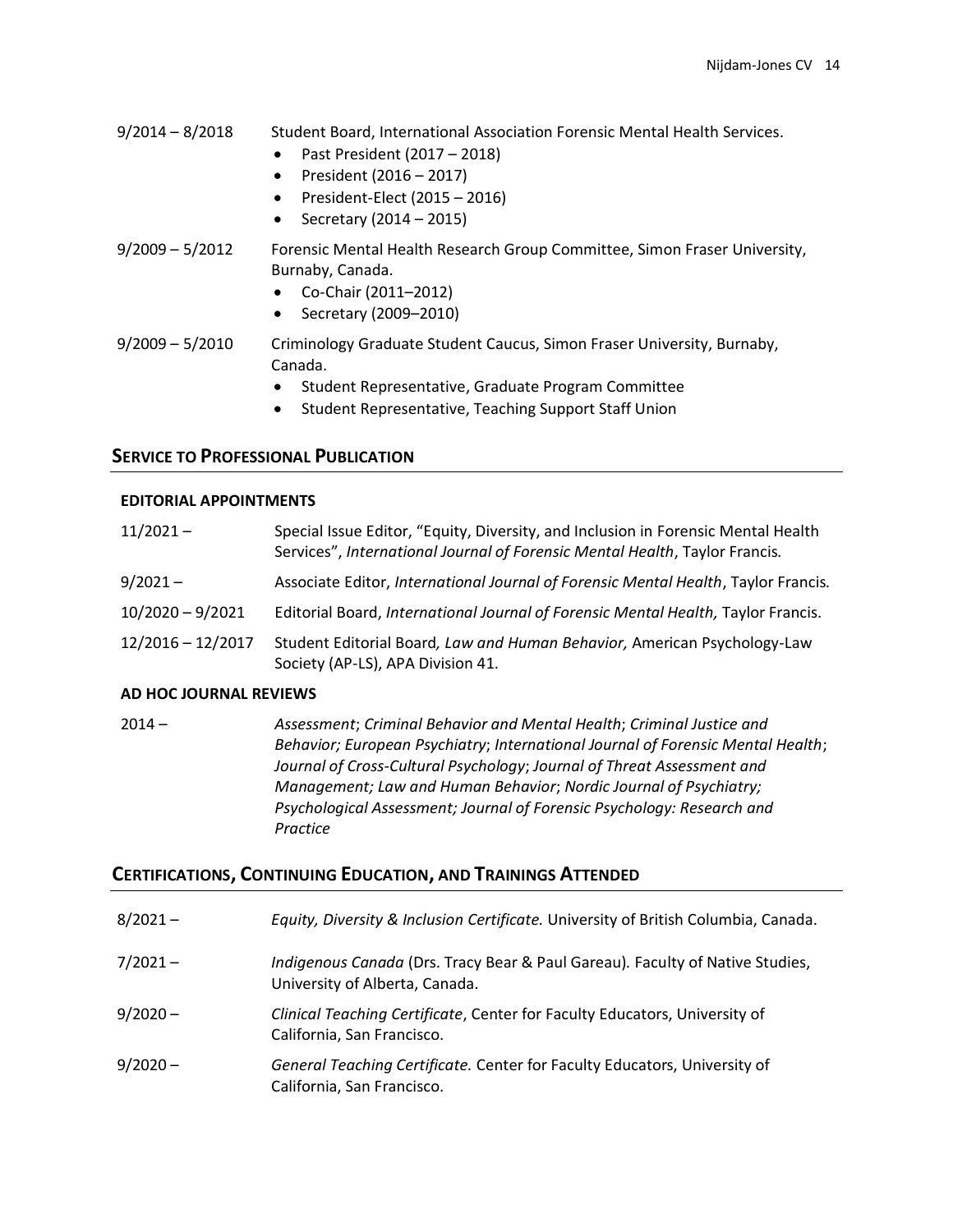| 7/2021  | Aboriginal Worldviews and Education (Dr. Jean-Paul Restoule). 13 Hours<br>Training. University of Toronto, Canada.                                                                                                                                                                                                                                                                                                                                      |
|---------|---------------------------------------------------------------------------------------------------------------------------------------------------------------------------------------------------------------------------------------------------------------------------------------------------------------------------------------------------------------------------------------------------------------------------------------------------------|
| 4/2021  | Forensic Assessment of Malingering (Drs. Richard Rogers & Scott Bender). 6 Hour<br>Training. Institute of Law, Psychiatry, and Public Policy, University of Virginia,<br>Charlottesville, VA.                                                                                                                                                                                                                                                           |
| 11/2020 | Diversity, Equity, and Inclusion Champion Training. 7 Hour Training. Center for<br>Faculty Educators, University of California, San Francisco.                                                                                                                                                                                                                                                                                                          |
| 4/2020  | Cognitive Behavioral Therapy for Insomnia (CBTi). 6.5 Hour Training.<br>CBTiweb.org.                                                                                                                                                                                                                                                                                                                                                                    |
| 1/2020  | The What and How of Suicide Risk Assessment and Prevention. 6 Hour Training.<br>University of California, San Francisco.                                                                                                                                                                                                                                                                                                                                |
| 9/2017  | Suicide Assessment, Management, and Prevention (Dr. Robert Cramer). 20 Hour<br>Training. CONCEPT Professional Training, Distance Learning.                                                                                                                                                                                                                                                                                                              |
| 7/2017  | Adolescent Problem Sexual Behavior Evaluations: Current Research Findings and<br>Practice Implications (Dr. Keith Cruise). 1/2 Day Training. Legal Aid Society,<br>Juvenile Rights Division, New York, NY.                                                                                                                                                                                                                                              |
| 6/2015  | Forensic Report Writing (Dr. Randy Otto). 1 Day Training. Summer Training<br>Institute, John Jay College of Criminal Justice, New York, NY.                                                                                                                                                                                                                                                                                                             |
| 6/2015  | Malingering Assessment (Dr. Barry Rosenfeld). 2 Day Training. Summer Training<br>Institute, John Jay College of Criminal Justice, New York, NY.                                                                                                                                                                                                                                                                                                         |
| 3/2015  | Expert Testimony (Dr. Randy Otto). 1 Day Training. Annual Conference of the<br>American Psychology-Law Society (Division 41), San Diego, CA.                                                                                                                                                                                                                                                                                                            |
| 5/2014  | An Overview of Recent Research Regarding the Assessment, Treatment and<br>Management of Online Sex Offenders (Dr. Michael Seto). 1 Day Training.<br>Washington Association for the Treatment of Sexual Abusers (WATSA),<br>Vancouver, Canada.                                                                                                                                                                                                           |
| 3/2014  | Cultural Competence in Forensic Assessment (Dr. Barry Rosenfeld). 1/2 Day<br>Training. American Psychology-Law Society Annual Conference. New Orleans, LA,<br>United States.                                                                                                                                                                                                                                                                            |
| 2/2014  | PCL-R & PCL-SV Training (Dr. Stephen Hart). 2 Day Training. Mental Health, Law,<br>and Policy Institute, Simon Fraser University, Burnaby, Canada.<br>Psychopathy Checklist-Revised (PCL-R)<br>Psychopathy Checklist-Screening Version (PCL-SV)                                                                                                                                                                                                         |
| 1/2014  | Violence Risk Assessment and Management Workshop for Post-Secondary<br>Institutions (Drs. Stephen Hart & Kelly Watt). 5 Day Training. ProActive<br>ReSolutions. Vancouver, Canada.<br>Historical-Clinical-Risk Management-20 (HCR-20)<br>$\bullet$<br>Spousal Assault Risk Assessment Guide (SARA)<br>$\bullet$<br>Brief Spousal Assault Form for the Evaluation of Risk (B-SAFER)<br>٠<br>Guidelines for Stalking Assessment and Management (SAM)<br>٠ |